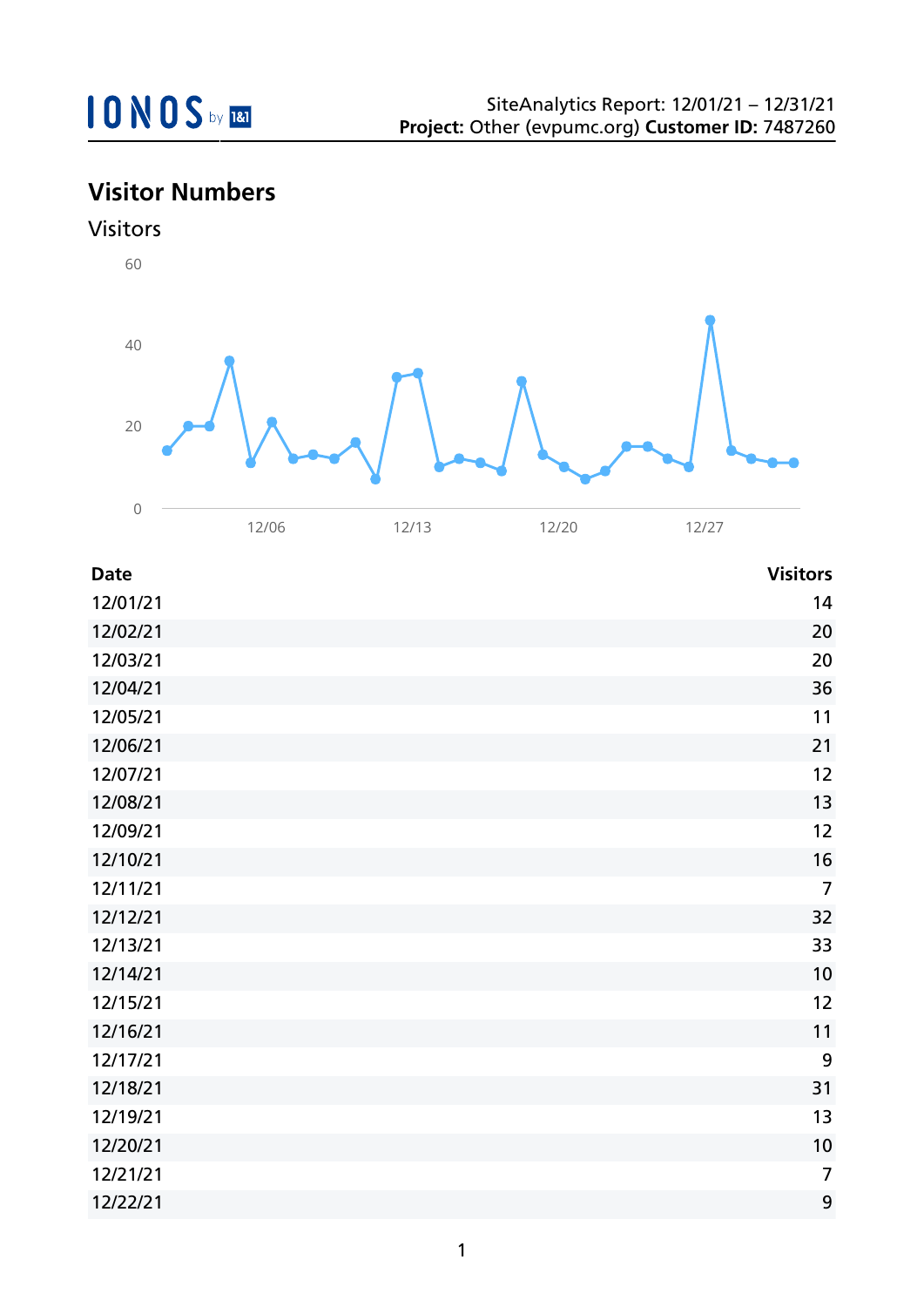| <b>Date</b>  | <b>Visitors</b> |
|--------------|-----------------|
| 12/23/21     | 15              |
| 12/24/21     | 15              |
| 12/25/21     | 12              |
| 12/26/21     | 10              |
| 12/27/21     | 46              |
| 12/28/21     | 14              |
| 12/29/21     | 12              |
| 12/30/21     | 11              |
| 12/31/21     | 11              |
| <b>Total</b> | 505             |

## Sessions



| <b>Date</b> | <b>Sessions</b> |
|-------------|-----------------|
| 12/01/21    | 14              |
| 12/02/21    | 20              |
| 12/03/21    | 20              |
| 12/04/21    | 36              |
| 12/05/21    | 11              |
| 12/06/21    | 22              |
| 12/07/21    | 13              |
| 12/08/21    | 13              |
| 12/09/21    | 12              |
| 12/10/21    | 17              |
| 12/11/21    | 7               |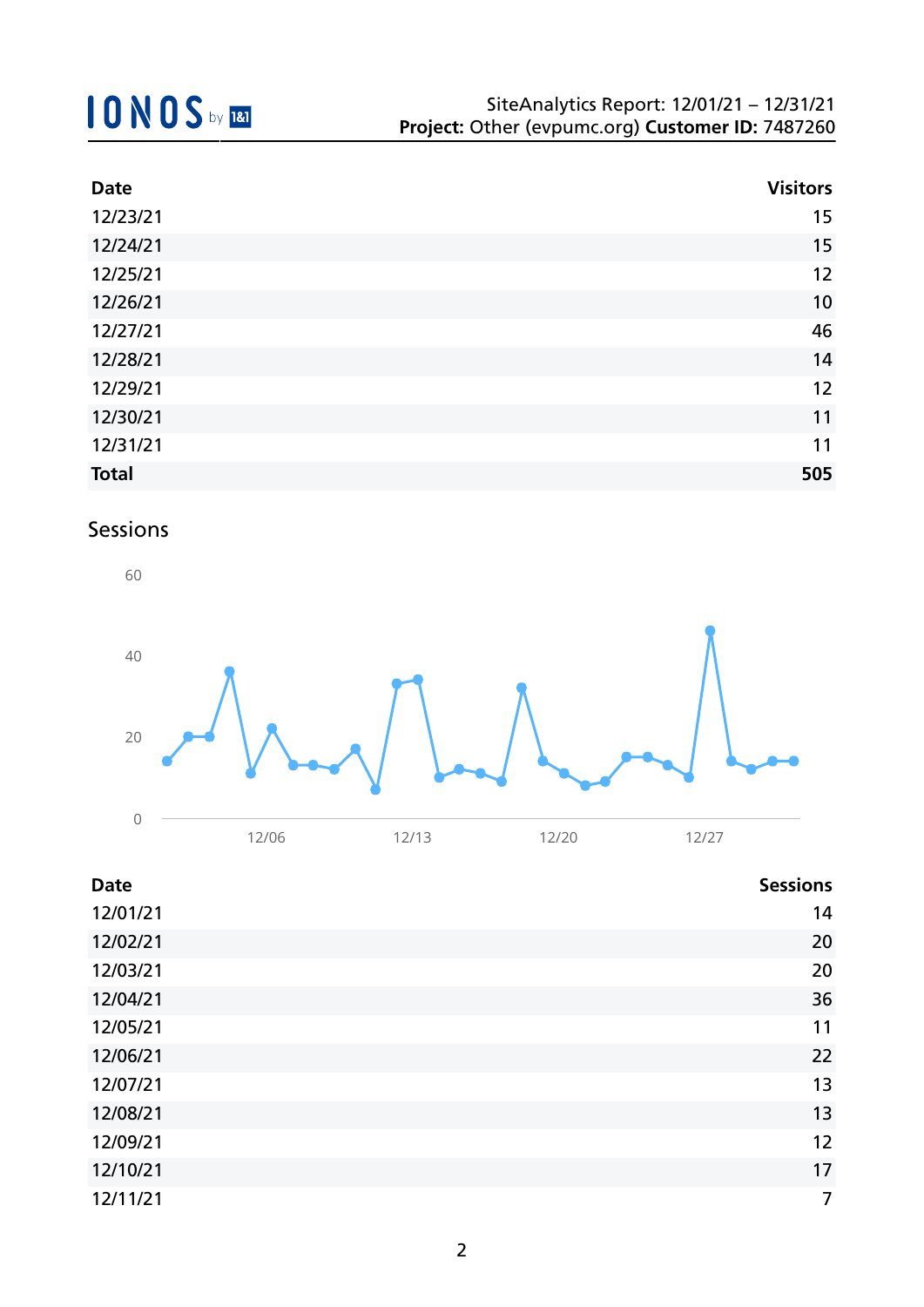| <b>Date</b>  | <b>Sessions</b> |
|--------------|-----------------|
| 12/12/21     | 33              |
| 12/13/21     | 34              |
| 12/14/21     | 10              |
| 12/15/21     | 12              |
| 12/16/21     | 11              |
| 12/17/21     | 9               |
| 12/18/21     | 32              |
| 12/19/21     | 14              |
| 12/20/21     | 11              |
| 12/21/21     | 8               |
| 12/22/21     | 9               |
| 12/23/21     | 15              |
| 12/24/21     | 15              |
| 12/25/21     | 13              |
| 12/26/21     | 10              |
| 12/27/21     | 46              |
| 12/28/21     | 14              |
| 12/29/21     | 12              |
| 12/30/21     | 14              |
| 12/31/21     | 14              |
| <b>Total</b> | 521             |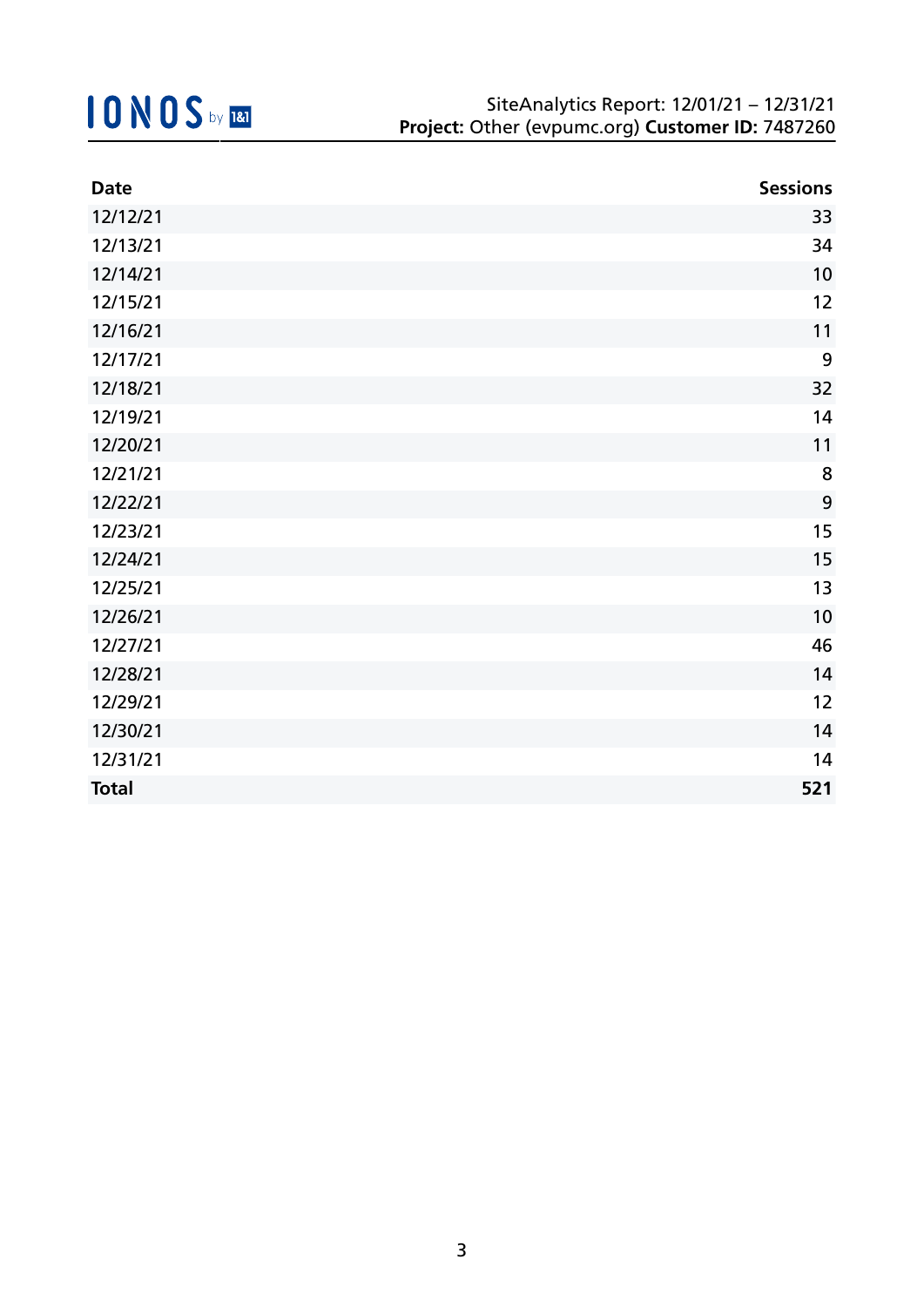

### Search Engine Robots



| <b>Search Engine Robots</b> | <b>Sessions</b> | Percentage |
|-----------------------------|-----------------|------------|
| SiteLockSpider              | 806             | 33.42%     |
| ZoominfoBot                 | 529             | 21.93%     |
| AhrefsBot/7.0               | 215             | 8.91%      |
| bingbot/2.0                 | 144             | 5.97%      |
| Sogou web spider/4.0        | 86              | 3.57%      |
| Adsbot/3.1                  | 81              | 3.36%      |
| <b>IonCrawl</b>             | 71              | 2.94%      |
| SemrushBot/7~bl             | 55              | 2.28%      |
| MJ12bot/v1.4.8              | 52              | 2.16%      |
| Googlebot-Mobile            | 41              | 1.70%      |
| YandexBot/3.0               | 35              | 1.45%      |
| <b>SEOkicks</b>             | 27              | 1.12%      |
| Sidetrade indexer bot       | 27              | 1.12%      |
| Barkrowler/0.9              | 24              | 1.00%      |
| 360Spider                   | 23              | 0.95%      |
| LightspeedSystemsCrawler    | 21              | 0.87%      |
| Applebot/0.1                | 18              | 0.75%      |
| DuckDuckGo-Favicons-Bot/1.0 | 18              | 0.75%      |
| Googlebot/2.1               | 16              | 0.66%      |
| <b>Headless Chrome</b>      | 16              | 0.66%      |
| PetalBot mobile             | 15              | 0.62%      |
| Dataprovider                | 12              | 0.50%      |
| centuryb.o.t9               | 12              | 0.50%      |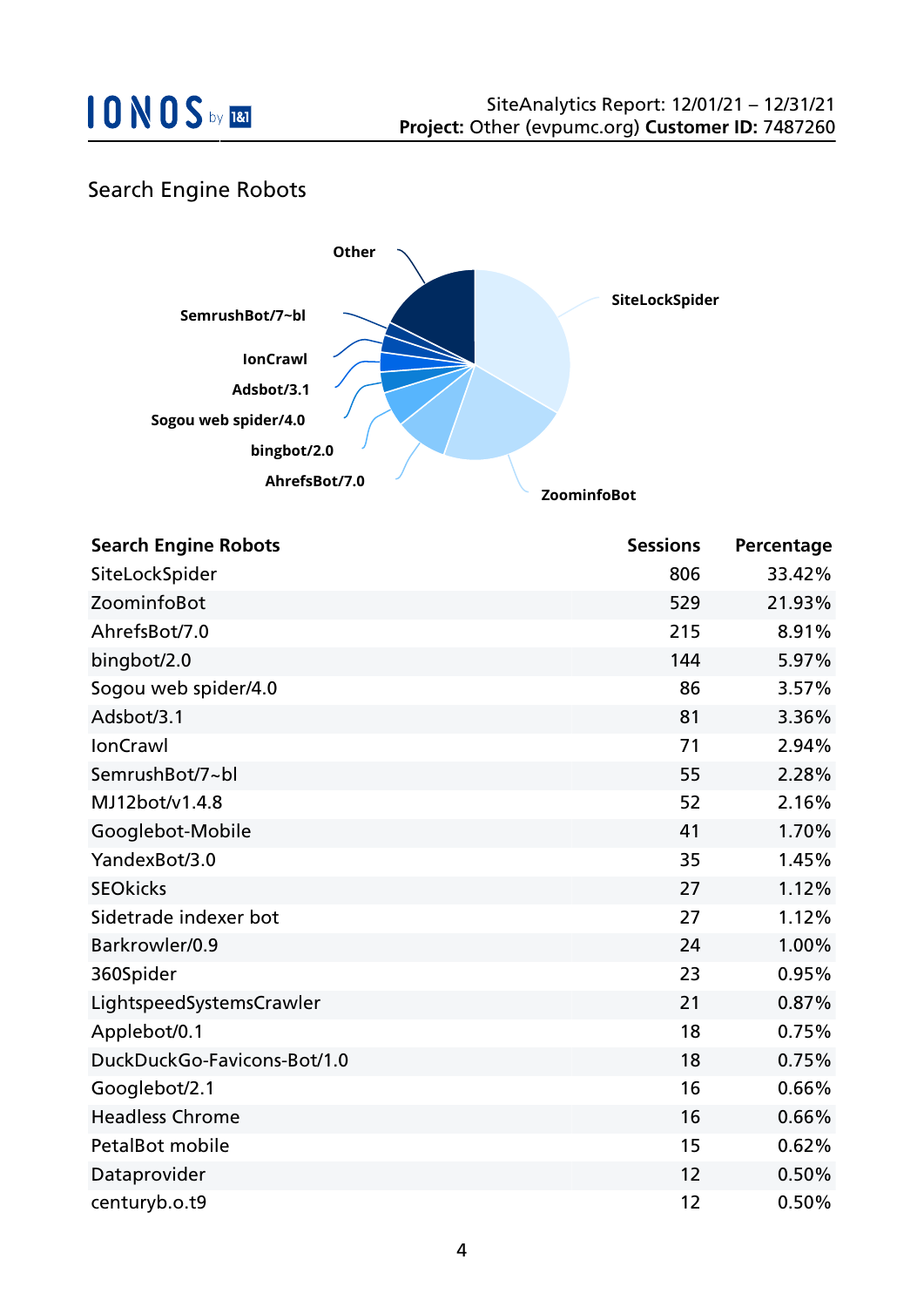| <b>Search Engine Robots</b> | <b>Sessions</b> | Percentage |
|-----------------------------|-----------------|------------|
| <b>DnBCrawler-Analytics</b> | 11              | 0.46%      |
| Baiduspider/2.0             | 7               | 0.29%      |
| Baiduspider/2.0 mobile      | $\overline{7}$  | 0.29%      |
| Orbbot/1.1                  | 5               | 0.21%      |
| WikiDo/1.1                  | 5               | 0.21%      |
| ltx71                       | 5               | 0.21%      |
| MojeekBot/0.10              | 4               | 0.17%      |
| ips-agent                   | 3               | 0.12%      |
| DF Bot 1.0                  | $\overline{2}$  | 0.08%      |
| Mail.RU_Bot/Favicons/2.0    | $\overline{2}$  | 0.08%      |
| SeznamBot/3.2               | $\overline{2}$  | 0.08%      |
| ThinkChaos/0.3.0            | $\overline{2}$  | 0.08%      |
| archive.org_bot             | $\overline{2}$  | 0.08%      |
| BW/1.1                      | 1               | 0.04%      |
| CATExplorador/1.0beta       | 1               | 0.04%      |
| CCBot/2.0                   | 1               | 0.04%      |
| CheckMarkNetwork/1.0        | 1               | 0.04%      |
| Daum/4.1                    | 1               | 0.04%      |
| Google favicon              | 1               | 0.04%      |
| Pandalytics/1.0             | 1               | 0.04%      |
| VelenPublicWebCrawler/1.0   | 1               | 0.04%      |
| Yahoo! Slurp                | 1               | 0.04%      |
| t3versionsBot/1.0           | 1               | 0.04%      |
| webprosbot/2.0              | 1               | 0.04%      |
| <b>Total</b>                | 2,412           | 100.00%    |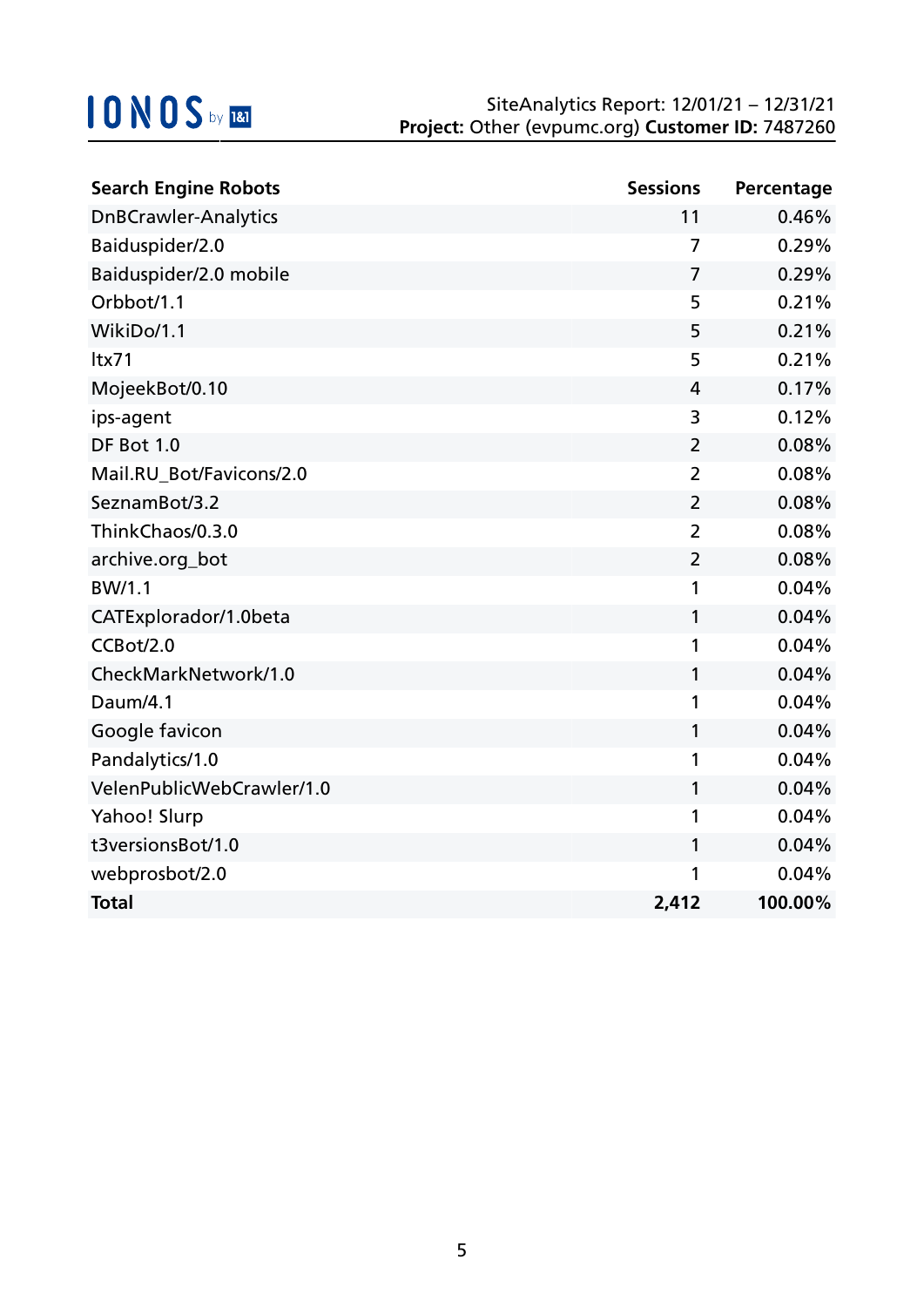

## **Page Analysis** Most Frequently Visited Pages



| <b>Pages</b>             | <b>Sessions</b> | Percentage |
|--------------------------|-----------------|------------|
| /Default.htm             | 562             | 64.90%     |
| /Elim.htm                | 36              | 4.16%      |
| /Announce.htm            | 30              | 3.46%      |
| /Sermons.htm             | 19              | 2.19%      |
| /info.htm                | 19              | 2.19%      |
| <b>Morship.htm</b>       | 18              | 2.08%      |
| /Offerings.htm           | 17              | 1.96%      |
| /M-Statement.htm         | 16              | 1.85%      |
| /Calendar.htm            | 15              | 1.73%      |
| <b>NideoServices.htm</b> | 15              | 1.73%      |
| /web_links.htm           | 15              | 1.73%      |
| /St_Johns.htm            | 14              | 1.62%      |
| Nideo.htm                | 14              | 1.62%      |
| /Believe.htm             | 13              | 1.50%      |
| /NewsLetterIdx.htm       | 13              | 1.50%      |
| /Elim-HISTORY.htm        | 12              | 1.39%      |
| /Stats.htm               | 9               | 1.04%      |
| /CalendarOld.htm         | $\overline{7}$  | 0.81%      |
| /missions.htm            | $\overline{7}$  | 0.81%      |
| /Elim_M-Statement.htm    | 6               | 0.69%      |
| /St Johns-HISTORY.htm    | $\overline{4}$  | 0.46%      |
| /StJohns_M-Statement.htm | 3               | 0.35%      |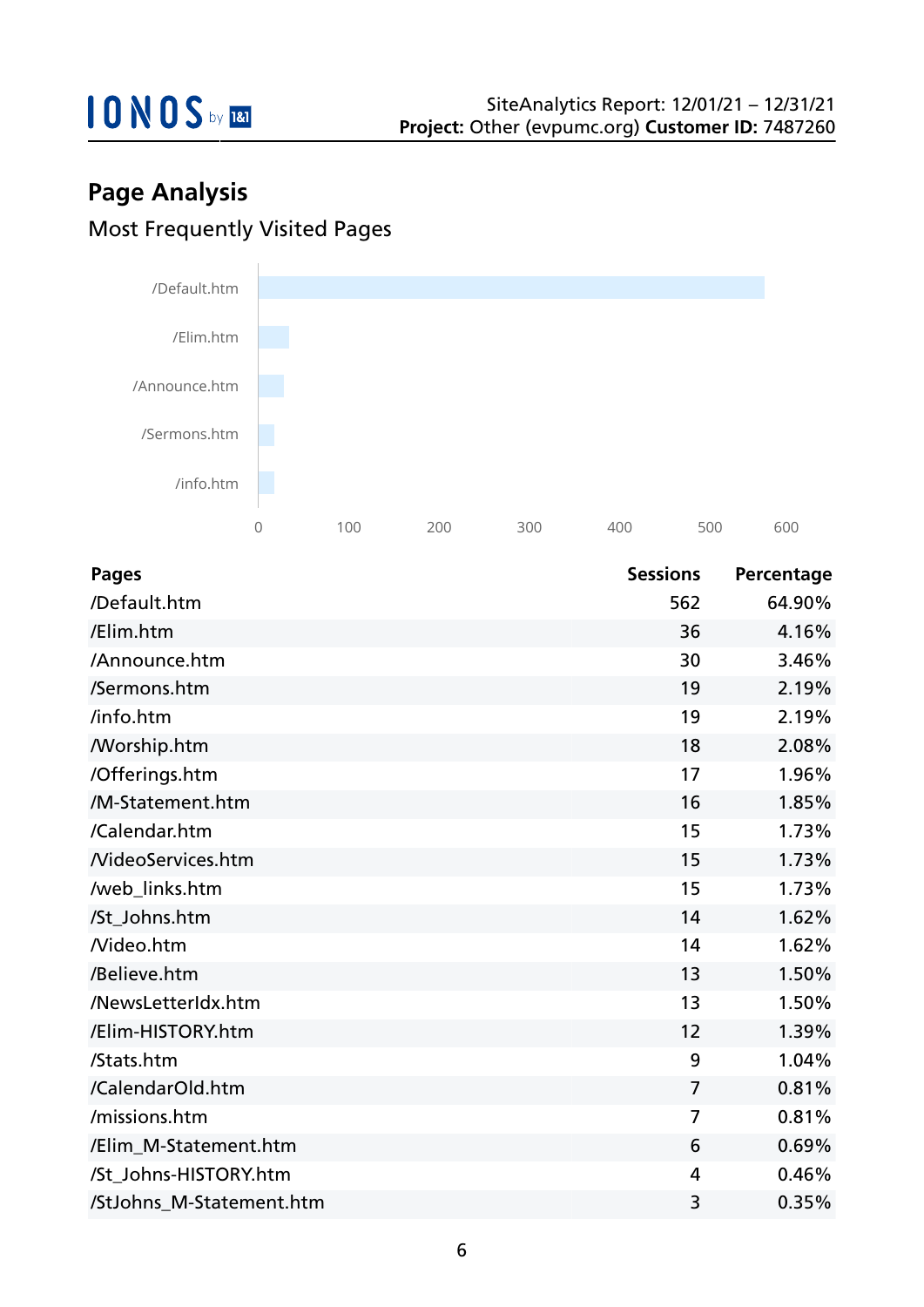| Pages              | <b>Sessions</b> | Percentage |
|--------------------|-----------------|------------|
| /Bulletins-old.htm |                 | 0.12%      |
| /Bulletins.htm     |                 | $0.12\%$   |
| <b>Total</b>       | 866             | 100.00%    |

### Keywords

No data is available for this report during the current time period.

### Referring Pages



| <b>Pages</b>                                 | <b>Sessions</b> |
|----------------------------------------------|-----------------|
| http://google.com/url                        | 31              |
| https://google.com/                          | 30              |
| https://google.com                           | 16              |
| http://baidu.com/                            | 4               |
| https://duckduckgo.com/                      | 4               |
| http://flalib.org                            | 3               |
| http://google.com/                           | 3               |
| http://dailyblog.xyz/                        |                 |
| http://iblogpress.xyz/                       |                 |
| http://klfd.net/                             |                 |
| http://tangblog.top/                         |                 |
| https://l.facebook.com/                      |                 |
| https://lm.facebook.com/                     |                 |
| https://webtechsurvey.com/website/evpumc.org |                 |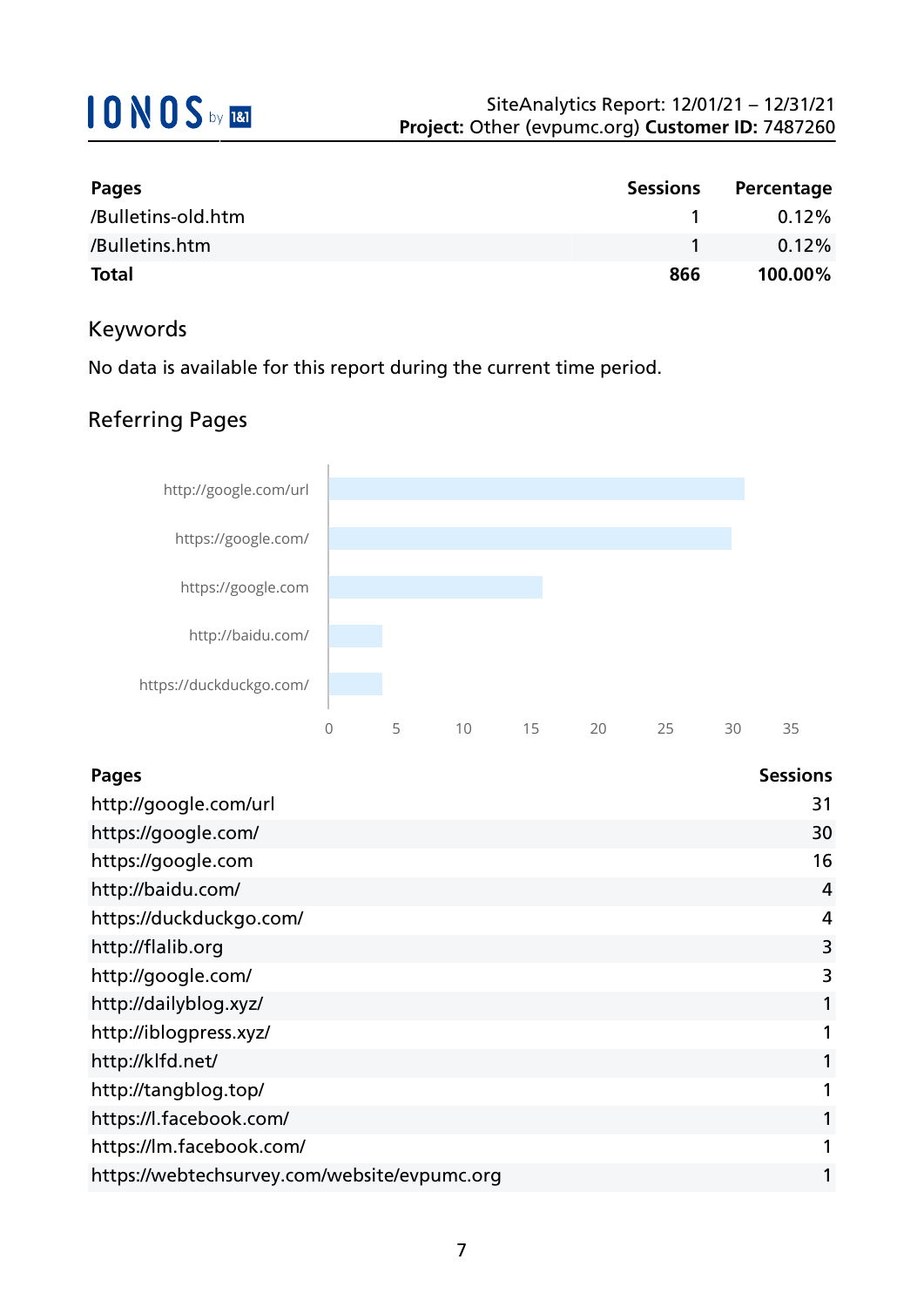

## **Browsers & Systems**

Browsers



| <b>Browsers</b>                  | <b>Sessions</b> | Percentage |
|----------------------------------|-----------------|------------|
| Chrome                           | 286             | 54.89%     |
| Firefox                          | 45              | 8.64%      |
| IE                               | 34              | 6.53%      |
| Python-requests                  | 32              | 6.14%      |
| Safari mobile                    | 18              | 3.45%      |
| <b>Chrome Mobile</b>             | 15              | 2.88%      |
| Microsoft Edge                   | 14              | 2.69%      |
| DuckDuckGo Mobile                | 5               | 0.96%      |
| DingTalk Mobile App              | 4               | 0.77%      |
| Apache-HttpClient                | 3               | 0.58%      |
| Opera                            | 3               | 0.58%      |
| Safari                           | 3               | 0.58%      |
| Vivaldi                          | 3               | 0.58%      |
| Android browser                  | $\overline{2}$  | 0.38%      |
| <b>GRequests</b>                 | $\overline{2}$  | 0.38%      |
| <b>Android HttpURLConnection</b> | 1               | 0.19%      |
| <b>Android WebView</b>           | 1               | 0.19%      |
| Facebook App                     | 1               | 0.19%      |
| Firefox (Shiretoko)              | 1               | 0.19%      |
| Google App                       | $\mathbf{1}$    | 0.19%      |
| <b>Mobile Samsung Browser</b>    | 1               | 0.19%      |
| Mozilla                          | 1               | 0.19%      |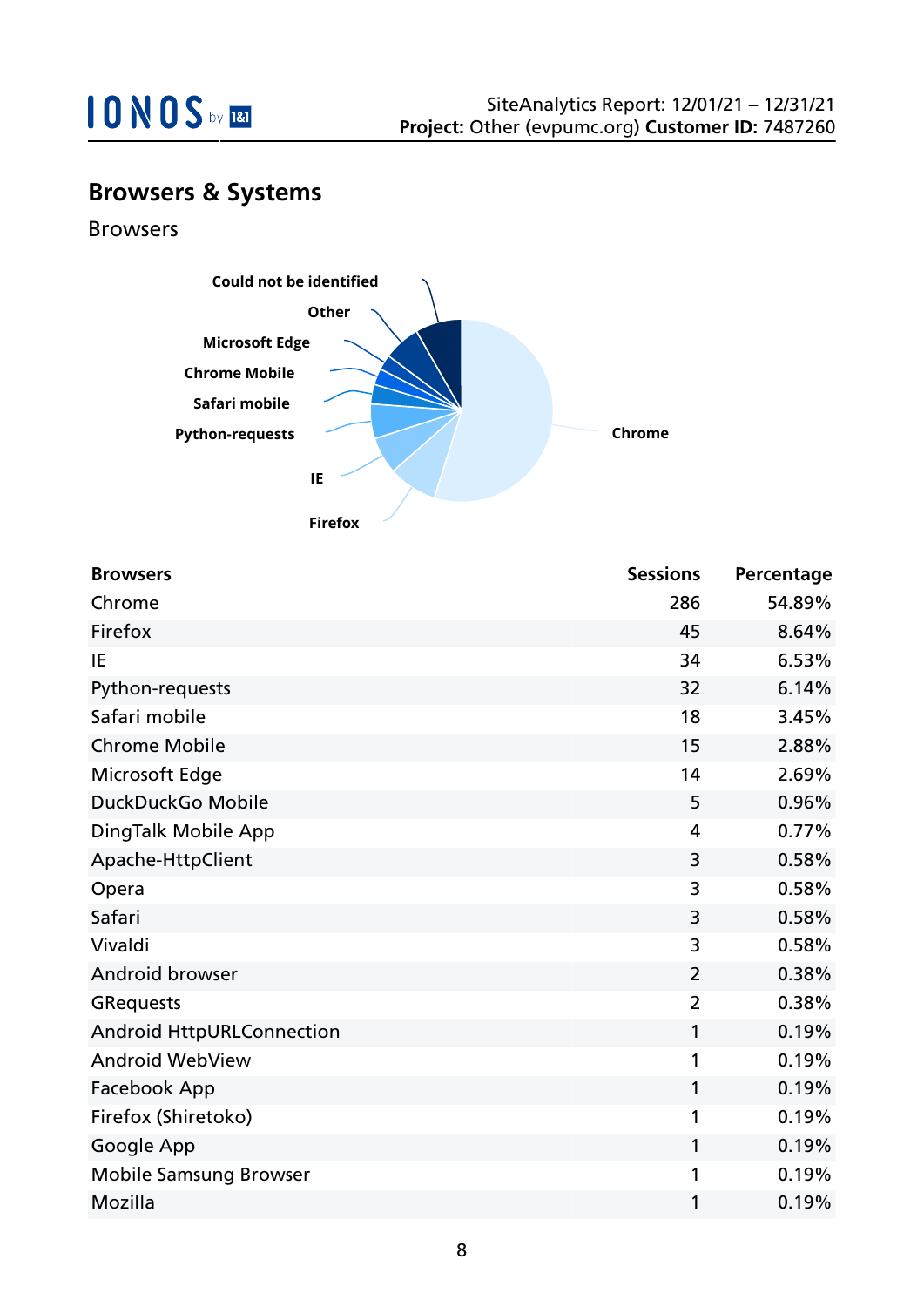| <b>Browsers</b>         | <b>Sessions</b> | Percentage |
|-------------------------|-----------------|------------|
| OkHttp                  |                 | 0.19%      |
| <b>CURL</b>             |                 | 0.19%      |
| Could not be identified | 43              | 8.25%      |
| <b>Total</b>            | 521             | 100.00%    |

## Operating Systems



| <b>Operating Systems</b> | <b>Sessions</b> | Percentage |
|--------------------------|-----------------|------------|
| <b>Windows</b>           | 296             | 56.81%     |
| Linux                    | 39              | 7.49%      |
| macOS                    | 34              | 6.53%      |
| Android                  | 29              | 5.57%      |
| OS X                     | 21              | 4.03%      |
| iOS                      | 21              | 4.03%      |
| <b>JVM</b>               | 3               | 0.58%      |
| Could not be identified  | 78              | 14.97%     |
| <b>Total</b>             | 521             | 100.00%    |

## **Visitor Locations**

| Countries            |                 |            |
|----------------------|-----------------|------------|
| <b>Countries</b>     | <b>Sessions</b> | Percentage |
| <b>United States</b> | 346             | 66.41%     |
| China                | 44              | 8.45%      |
| Russia               | 20              | 3.84%      |
| <b>Belgium</b>       | 14              | 2.69%      |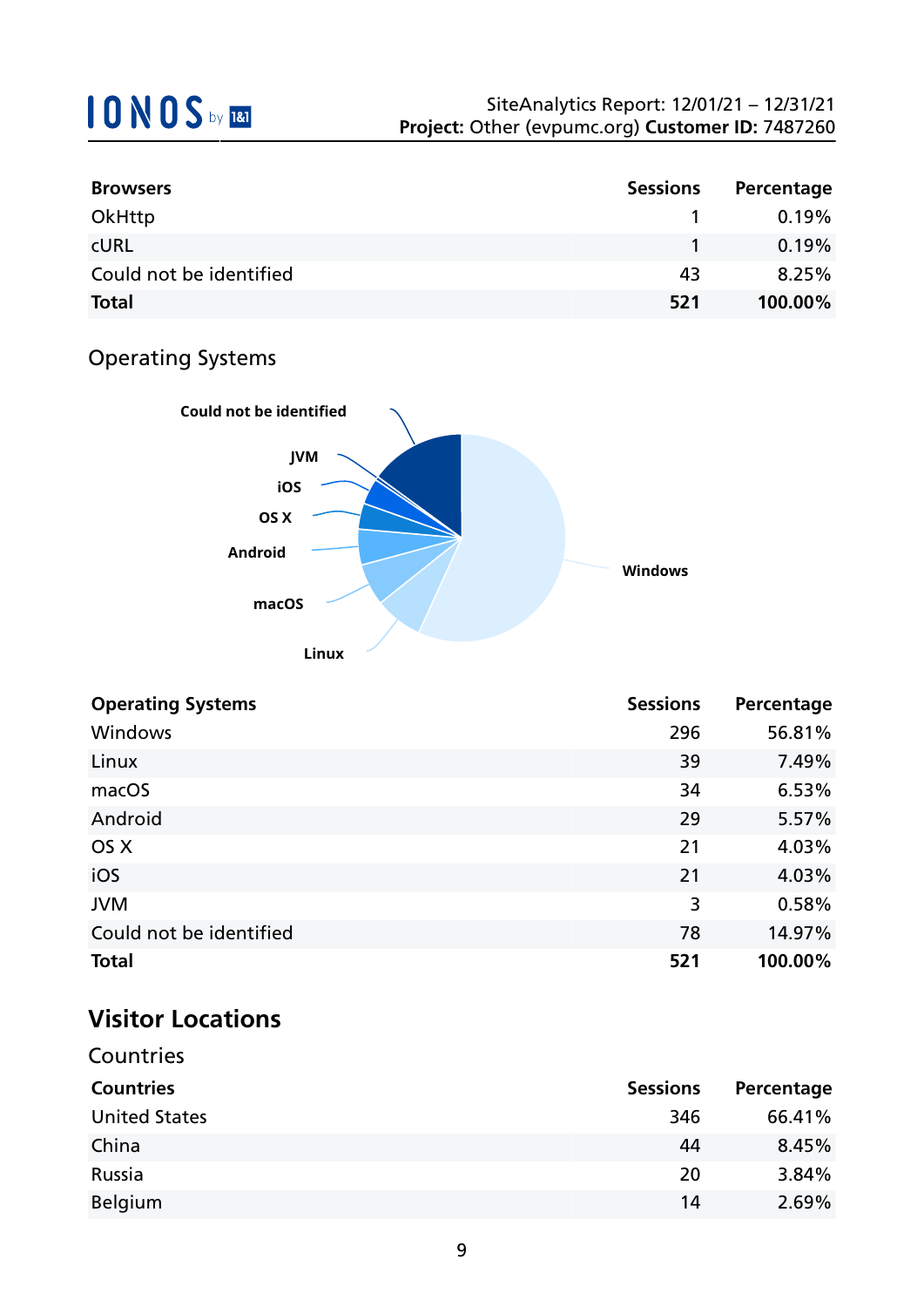| <b>Countries</b>        | <b>Sessions</b> | Percentage |
|-------------------------|-----------------|------------|
| Germany                 | 14              | 2.69%      |
| Singapore               | 14              | 2.69%      |
| Ireland                 | 13              | 2.50%      |
| <b>United Kingdom</b>   | 10              | 1.92%      |
| <b>Netherlands</b>      | 8               | 1.54%      |
| Finland                 | 6               | 1.15%      |
| Canada                  | 5               | 0.96%      |
| France                  | $\mathsf{3}$    | 0.58%      |
| Sweden                  | 3               | 0.58%      |
| Bangladesh              | $\overline{2}$  | 0.38%      |
| India                   | $\overline{2}$  | 0.38%      |
| South Korea             | $\overline{2}$  | 0.38%      |
| Poland                  | $\overline{2}$  | 0.38%      |
| Australia               | 1               | 0.19%      |
| Denmark                 | 1               | 0.19%      |
| Hong Kong SAR China     | 1               | 0.19%      |
| Japan                   | 1               | 0.19%      |
| Luxembourg              | 1               | 0.19%      |
| Moldova                 | 1               | 0.19%      |
| Nigeria                 | 1               | 0.19%      |
| Panama                  | 1               | 0.19%      |
| Philippines             | 1               | 0.19%      |
| Portugal                | 1               | 0.19%      |
| Ukraine                 | 1               | 0.19%      |
| Vietnam                 | 1               | 0.19%      |
| Could not be identified | 1               | 0.19%      |
| <b>Total</b>            | 521             | 100.00%    |

### **Continents**

| <b>Continents</b>    | <b>Sessions</b> | Percentage |
|----------------------|-----------------|------------|
| <b>North America</b> | 352             | 67.56%     |
| Europe               | 98              | 18.81%     |
| Asia                 | 68              | 13.05%     |
| Africa               |                 | 0.19%      |
| Oceania              |                 | 0.19%      |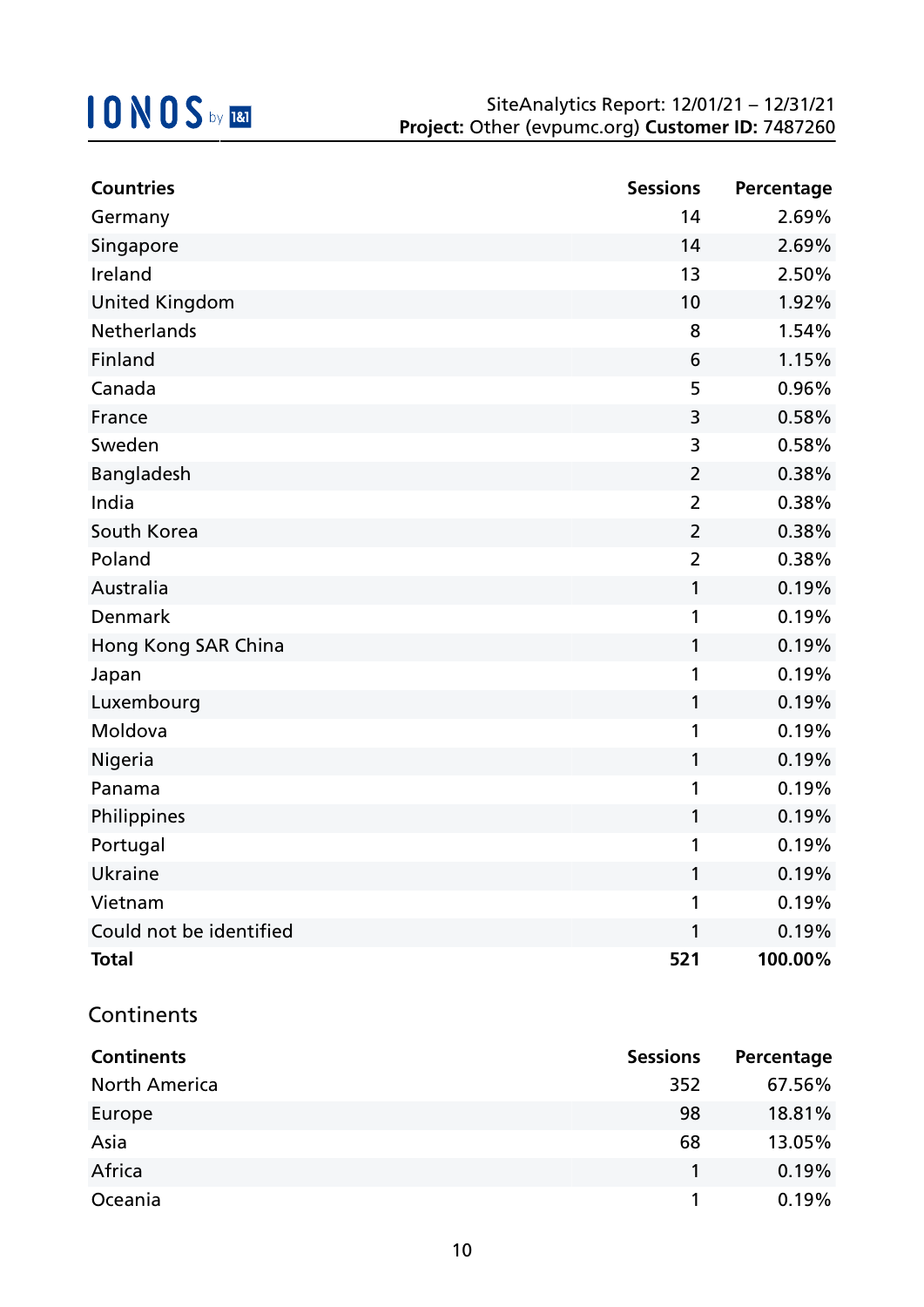

| <b>Continents</b>       | <b>Sessions</b> | Percentage |
|-------------------------|-----------------|------------|
| Could not be identified |                 | $0.19\%$   |
| <b>Total</b>            | 521             | 100.00%    |

### **Information about the evaluations**

### Visitors

This evaluation shows how many visitors accessed your website. Visitors are uniquely identified on the basis of the IP address and the browser ID. If a visitor goes to your website more than once a day, only one visitor is counted.

#### Sessions

This evaluation shows the number of sessions. A session starts when a visitor accesses your website and ends when he or she leaves it. A session ends automatically after 30 minutes without activity. If a visitor goes to your website more than once a day, multiple sessions are counted.

### Search Engine Robots

This evaluation shows which search engine robots have accessed the pages of your website. Search engine robots automatically search the content of websites in order to keep search engine entries up to date.

### Most Frequently Visited Pages

This evaluation shows which pages of your website were visited most often.

#### Keywords

This evaluations shows the keywords with which your website was most commonly found in search engines.

### Referring Pages

This evaluation shows the websites from which visitors were transferred to your website.

#### Browsers

This evaluation shows which browsers visitors used to access your website. This way, you know which browsers to optimize your website for, for example.